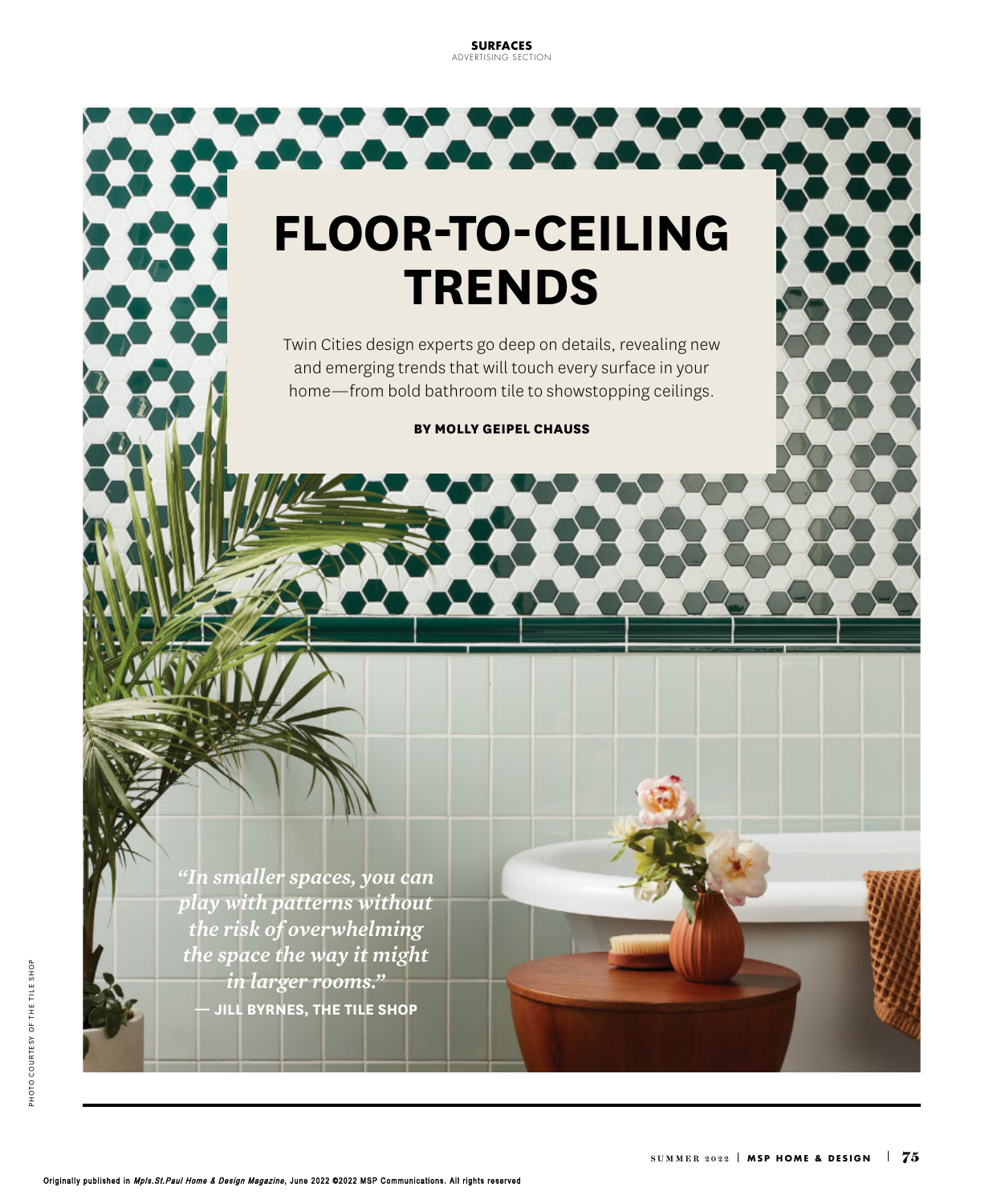

#### **BACK TO NATURE**

Modern design finds perfection in imperfection. "We're seeing customers embrace the more relaxed and natural look," says Jill Byrnes of The Tile Shop. "These tiles have softer edges, imperfections, and variation in color or texture that evokes an old-world craftsmanship, like Zellige tile." While technological improvements allow ceramic and porcelain to mimic the look of natural stone, Byrnes says clients are drawn to materials that are "real and authentic," seeking out truly natural options like marble, slate, and travertine.

Walls are another great way to bring "the textures and patterns of nature into the home," says Soozi Neubauer, a designer with Abbott Paint and Carpet. The Benjamin Moore Color of the Year is October Mist, a "gently shaded sage" that both "anchors and uplifts" a space while serving as fertile ground for other design choices to blossom.

Neubauer also reports that wallpaper is back and "hotter than ever"—and designers aren't being shy. "Whole rooms are being papered rather than just a focal wall." Nature shines in popular wallpaper designs, many of which feature "leaf patterns, grass cloth, and florals."

#### **IN SMALL SPACES, GO BIG**

Though seemingly contradictory, smaller rooms invite homeowners to go bigger and bolder with design choices. Jill Byrnes says clients are more comfortable choosing bold patterns for contained spaces like mudrooms and laundry rooms. "In smaller spaces, you can play with patterns without the risk of overwhelming the space the way it might in larger rooms." Use high-contrast tiles in bold geometric patterns on floors or even walls to turn your home's smallest rooms into its biggest statements.

#### **COOKING IN COLOR**

Sleek, all-white kitchens have dominated for nearly a decade. But that trend is starting to thaw. Colors and textures are taking hold to

After years of white-on-white, kitchens are finally mixing color into the palette, like this emerald gem. // BY CAMBRIA (ABOVE LEFT). Speaking of blank canvases: The ceiling is the new fifth dimension of design, ripe for pattern and color exploration. And you thought you only had four walls. // TWIST INTERIOR DESIGN (above right).

bring more warmth back to the space that, now more than ever, serves as the heart of most homes. "The pandemic really brought us back into the home," says Summer Kath, Cambria's creative director. "We're paying more attention to our environment, and we want it to be light, bright, and cheerful."

Kath acknowledges that kitches are often still white. "They're just not all white, she says. "We're seeing an appetite for more diverse textures, with a colorful touch to the vein or pattern." Cambria's Inverness line—available in colors such as cobalt, gold, and burgundy features debossed veining that adds texture to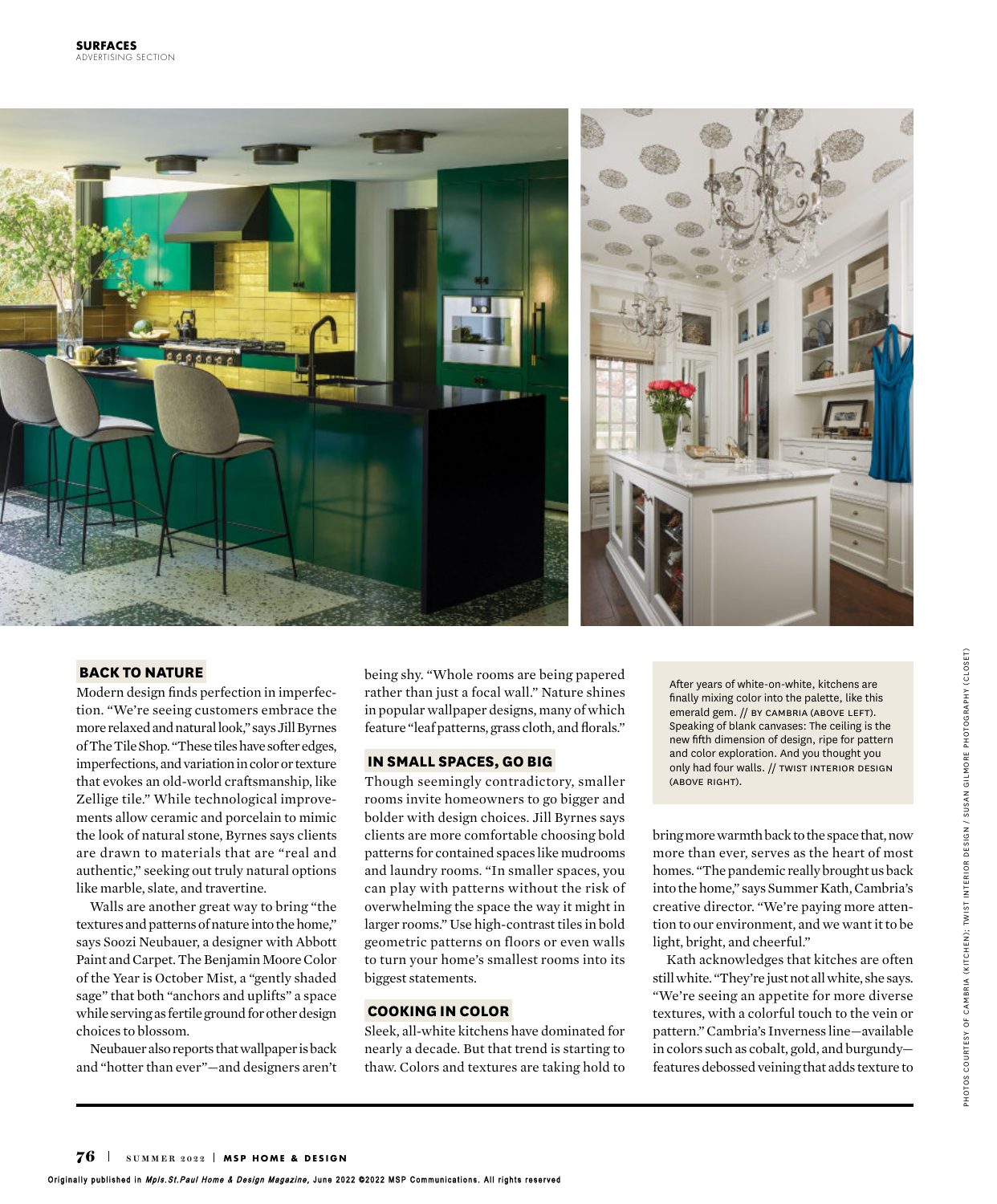the sleek quartz surface.

Add even more color to your kitchen with painted or stained cabinets. Sawhill Custom Kitchens and Design owner Matt Cook's clients are forgoing white cabinets in favor of blues and greens. "We're also seeing colored stains," he says. "You can still see the wood grain, but you get to bring in tints of that color you want, too." Some bold homeowners mix it up even more by using both techniques—painting the upper cabinets in color and finishing the lower with a natural wood stain, or vice versa.

# **APPLIANCES IN DISGUISE**

Kitchen appliances are going undercover, masquerading as cabinetry and daring you to distinguish the refrigerator from the pantry door. While stainless steel oven ranges still reign, Cook says, "all the other kitchen appliances are getting panelized." That means overlaying appliances with wood panels to match the surrounding cabinets. Panel-ready appliances, as they're called, can give the kitchen a more streamlined and homey look.

Meanwhile, choosing a contrasting material for the range hood—such as brass, copper, or quartz—will make your oven even more of a focal point. "The possibilities are endless for hoods," says Cook. "There are all kinds of things you can do."

# **DO LOOK UP**

"New builds give us very few walls these days," says Sandy LaMendola, owner of Twist Interior Design. "And when you do get a wall, it's often taken up by cabinets or windows. So our new canvas is ceilings." Clients are using that canvas for attention-stealing spectacles: hand-painted

#### **PRO TIP**

"Wallpaper is hotter than ever. Whole rooms are being papered rather than just a focal wall, with popular designs like leaf patterns, grass cloth, and florals." *—Soozi Neubauer, Abbott Paint & Carpet*

murals, intricate wallpaper, or sculpted centerpieces. "It's confident, it's big, but still tastefully refined," LaMendola says of the trend.

# **BIGGER IS BETTER**

Wide-format flooring is increasingly popular for its ability to open up smaller spaces and add a contemporary feel to any room. "Larger tiles provide a clean and modern look with fewer grout lines," says Byrnes. For hardwood lovers, Andrew Zheng of Unique Wood Floors recommends wide-plank woods in "lighter colors or white-washed grains" with minimal knots to make open-plan spaces feel even more roomy.

#### **PATTERN POPS**

Some designers are playing with installation techniques to create eye-catching patterns with tile or hardwood. Tile is often laid in a staggered, offset pattern, says Cook. But lately, he says, "we're seeing tiles stacked vertically or horizontally to create straight lines." Classic herringbone and interlocking diamond patterns are also making a comeback. "It's simpler materials," says Cook, "but the pattern pops." You can also play with patterns by mixing finishes. "I love combining matte and gloss tiles together," says Byrnes. "It's a subtle design





Laundry room patterns fold in fun. // TILE FROM THE TILE SHOP (TOP). And subway goes ultramodern in a geometric grid stacked both vertically and horizontally. // KITCHEN BY SAWHILL CUSTOM KITCHENS (BOTTOM).

# Function at the Foundation

If there's a silver lining to the pandemic, says Sandy LaMendola, it's the clarity people have found about themselves and their lives. That new clarity is surfacing in home design. Clients today care less about following trends and more about trusting their own aesthetic vision.

"There's more attention going into [design decisions]," she

says. "Clients have the confidence to say, 'This is how I want my life and my home to be,' now that they've had time to really think about it."

Extra time to think has also led people to reconsider how well their spaces are serving them. Matt Cook says that spending more time at home—and expecting more out of it—means clients are "focusing more on the function of the space." When you're cooking every meal in your own kitchen, for instance, it becomes harder to ignore a lack of counter space or an awkward layout.

"The drive is function over aesthetic," he says. "When something's not functioning, it becomes more urgent than from an aesthetic standpoint. But of course, it's not either-or—we

can improve the aesthetics at the same time."

"Our clients aren't just putting money into a project to have a good time," says LaMendola. "They want value out of it. They want design that will endure." The trick, she says, is to keep an eye on trends without overapplying them.

"It's been so great to interact with clients this way," she says, "instead of just checking boxes."